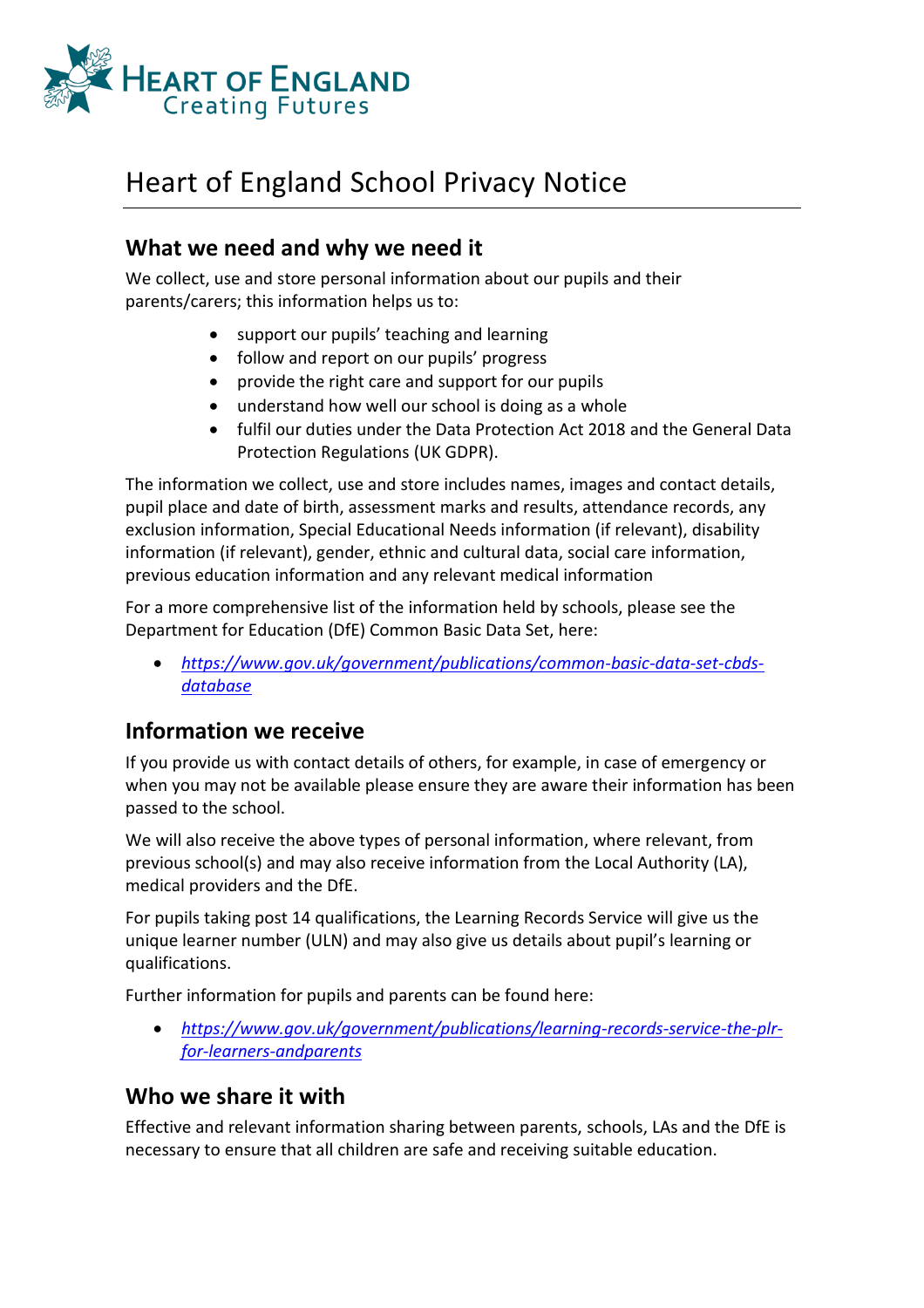

#### **1. Local Authority and Department for Education**

We are required, by law, to pass certain information about our pupils to the LA and the DfE. Where relevant this may include reporting safeguarding concerns to Social Services at the LA or to request education support services.

All safeguarding concerns are recorded on [CURA,](https://www.tascsoftware.co.uk/software-titles/cura/) consequently some Special Category Data may be present on this system.

The DfE may also share pupil level personal data that we supply to them, with third parties. This will only take place where legislation allows it to do so and it is in compliance with the Data Protection law. Decisions on whether the DfE releases this personal data to third parties are subject to a robust approval process and are based on a detailed assessment of who is requesting the data, the purpose for which it is required, the level and sensitivity of data requested and the arrangements in place to store and handle the data. For more information on how this sharing process works, please visit:

• *<https://www.gov.uk/guidance/national>[-pupil-database-apply-for-a-data-extract](https://www.gov.uk/guidance/national-pupil-database-apply-for-a-data-extract)*

For information on which third party organisations (and for which project) the DfE have provided pupil level data to, please visit:

• *[https://www.gov.uk/government/publications/national-pupil-database](https://www.gov.uk/government/publications/national-pupil-database-requests-received)[requestsreceived](https://www.gov.uk/government/publications/national-pupil-database-requests-received)*

#### **2. Youth Support Services**

Once our pupils reach the age of 13, the law requires us to pass on certain information to the relevant local authority that has responsibilities in relation to the education or training of 13-19 year olds. We may also share certain personal data relating to children aged 16 and over with post-16 education and training providers in order to secure appropriate services for them. A parent/guardian can request that only their child's name, address and date of birth be passed to the LA by informing the school's Data Protection Officer*.* This right is transferred to the child once he/she reaches the age 16*.* 

#### **3. Attendance and Welfare Support**

We record attendance using the [PARS Connect](https://www.tascsoftware.co.uk/software-titles/pars-connect/) system which is linked to [core SIMS](https://www.ess-sims.co.uk/products-and-services/sims-core-suite) functions which store the student data. We provide parents and pupils access to attendance data, plus information on behaviour and homework with [Insight.](https://www.tascsoftware.co.uk/software-titles/insight/insight-parental-engagement-features/)

We have contracted Mrs Sue Abbott to provide Attendance and Welfare Support services. If we have any attendance concerns we will pass them her.

#### **4. School Catering**

We have contracted Alliance in Partnership to provide catering services and also utilise AMI Education till software in this regard.

Both these organisations have access to limited pupil information including names, images, dietary information and relevant financial data. This information remains stored on school servers and is not held remotely.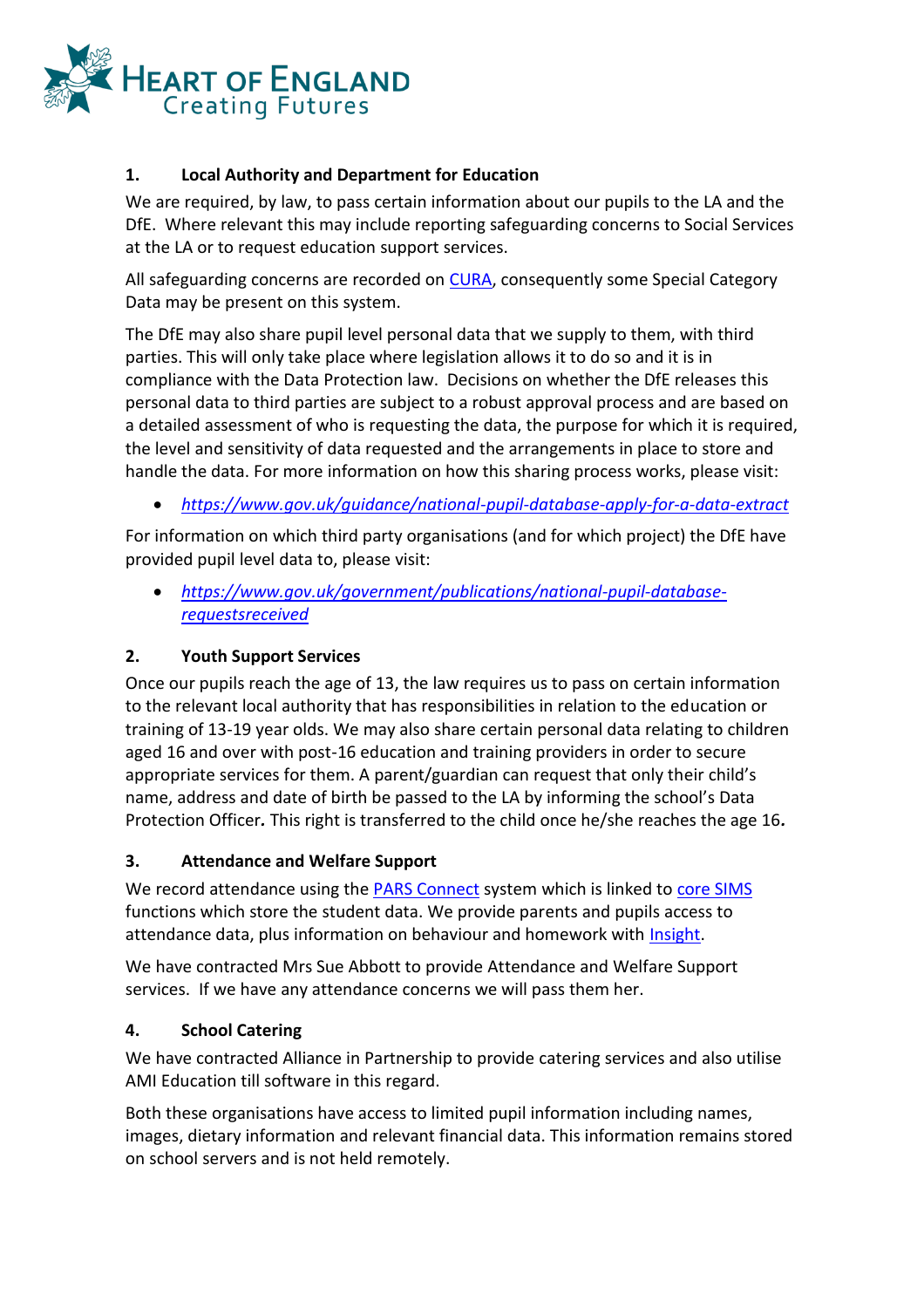

#### **5. ParentPay**

We utilise ParentPay as our online payment system. As part of this facility we are required to share certain information with ParentPay Ltd. This includes names, addresses, home contact details and relevant financial data. ParentPay store this data on a secure, encrypted server within the UK and operate under the requirements of Data Protection legislation.

#### **6. Schools**

We will also pass information about Pupils to their next school in order that the Educational record is maintained for a Pupil's entire school life.

#### **7. IRIS Connect and SISRA Observe**

We use IRIS Connect for the purpose of supporting teachers' professional development. Data will only be shared through a secure online platform and Heart of England School will remain the Data Controller. The data will only be retained for the period of staff development, and will only be accessible by those staff who are allowed access to it.

#### **8. COVID-19 reporting**

As a result of the global pandemic the UK Government has required the school to complete Lateral Flow Tests on those students whose parent/carers have given permission and to upload the results of the tests for track and trace purposes.

Following an initial period of testing at school, in March 2021, the pupils were asked to test at home and requested to log all test results on both the [Government's website](https://www.gov.uk/report-covid19-result) and the [school's results](https://www.gov.uk/report-covid19-result) log.

At the start of the school year 2021/2022 and in January 2022 we, once more, completed a series of initial tests at school.

#### **9. Careers**

We use the **Compass+** software for recording information which allows us to benchmark, manage, track and report the careers support each pupil has had over the time that the student has been in the school.

This links into a range of activities from assemblies to extra-curricular activities and can provide each pupil with a record of advice and support.

#### **10. Health and Safety**

We are using Safety Cloud software, owned and managed by [Citation](https://www.citation.co.uk/southalls-is-now-part-of-citation/) (formerly Southalls) for oversight of our Health and Safety practice. This will include records of risk assessments and any accidents which happen. As a result, some Special Category Data may be recorded for pupils and this will be stored on the SafetyCloud system along with names and relevant details.